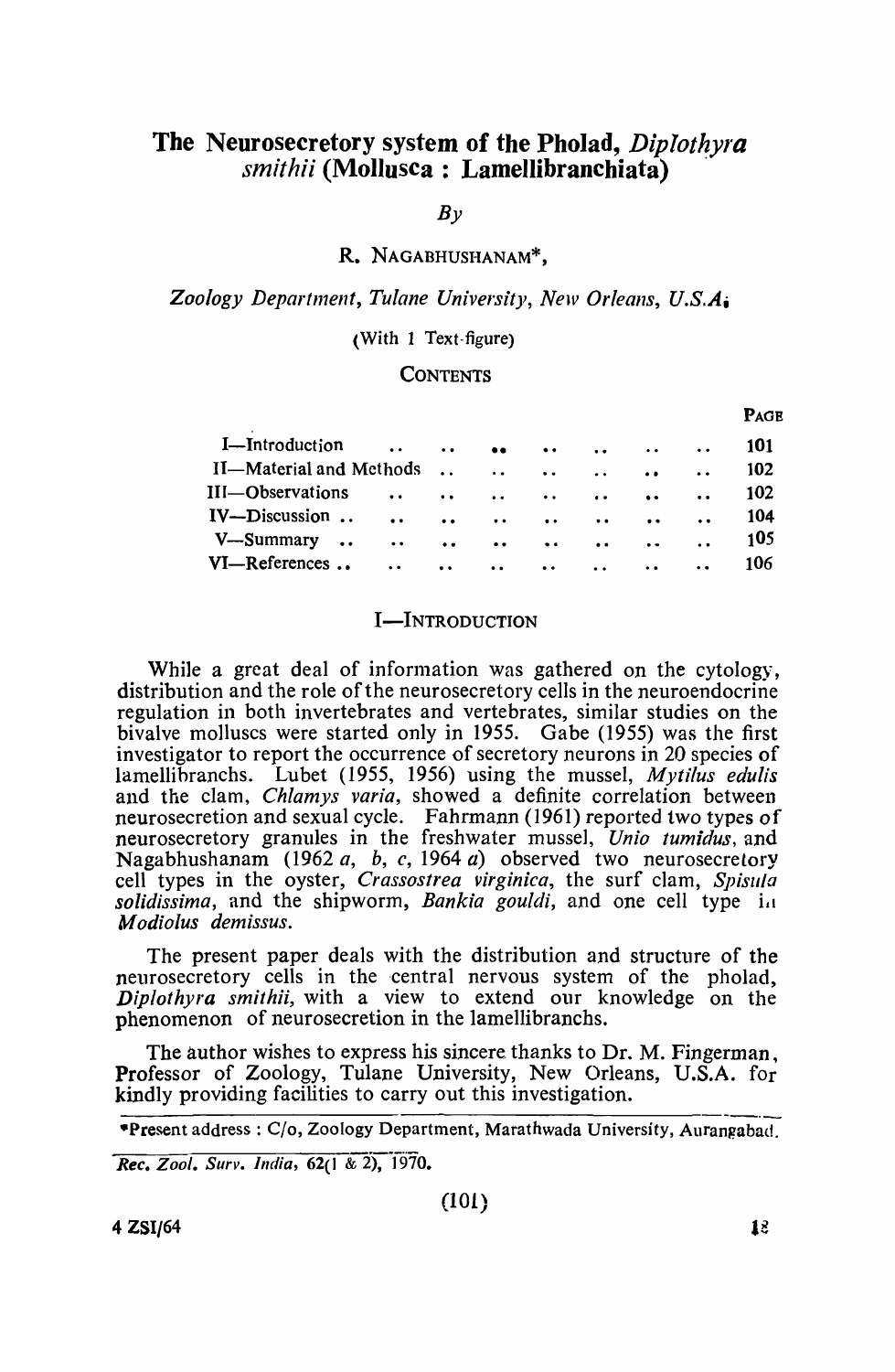# II-MATERIAL AND METHODS

Freshly collected animals were used. They were frequently collected by breaking open the valves of the oysters obtained from Gulf Coast near New Orleans, U.S.A. The shell valves were carefully removed and the whole body was transferred to one of the following fixatives : formalin, Bouin's or Helly's fluid. The formalin-fixed material was post-chromated with 2-5 per cent Potassium dichromate to improve fixation. The material was then dehydrated in alcohol, cleared in xylol and embedded in Tissuemat. Serial sections were cut at 6-8  $\mu$ . following staining techniques were employed:

- 1. Mallory's triple stain (MS),
- 2. Gomori's chromalum-hematoxylin-phloxin (CHP),
- 3. Periodic acid-Schiff (PAS) reaction for polysaccharides after diastase digestion (Pearse, 1960),
- 4. Sudan Black B, mounted in an aqueous medium, and
- 5. Einarson's gallocyanin-chromalum method for nucleic acids (Pearse, 1960).

### III-OBSERVATIONS

General Description of the Nervous System.—The central nervous system of *Diplothyra smithii,* which conforms to that of *Martesia striata*  (Nagabhushanam, 1962d), consists of three pairs of ganglia: cerebral, visceral and pedal. The cerebral ganglia are paired, situated one on each side near the epidermis, above the base of the labial palps and in front of the anterior end of the inner demibranch. The cerebral ganglia are smaller than the visceral ganglia. From each cerebral ganglion arises, besides the cerebral commissure, the anterior pallial nerve, anterior adductor nerve and a small labial nerve. Besides these nerve, anterior adductor nerve and a small labial nerve. 3 nerves, each cerebral ganglion gives off a cerebro-pedal connective and a cerebro-visceral connective.

The two pedal ganglia form a small cylindrical mass lying close to the mouth, a little below the antero-dorsal surface of the visceral mass. From the ventral surface of the pedal ganglia small nerves are given off into the foot.

The two visceral ganglia are enclosed in a fibrous capsule. Immediately in front of the visceral ganglia, the two cerebro-visceral connectives are joined by a transverse connective and this is slightly wollen centrally to form an accessory visceral ganglion. From each visceral ganglion arises the ctenidial nerve, renal nerve, posterior adductor nerve, posterior retractor nerve and a large nerve to the siphons.

*Types of Neurosecretory Cells.*—The distribution of the neurosecretory cells in the cerebral and visceral ganglia is shown in Text fig. *la* and *b.*  Two types of neurosecretory cells, differing in size and staining ability with chromalum-hematoxylin-phloxin and Mallory's triple stains, were seen in the various ganglia (Table 1). These two types of neurons are designated as Cell Type I and Cell Type II.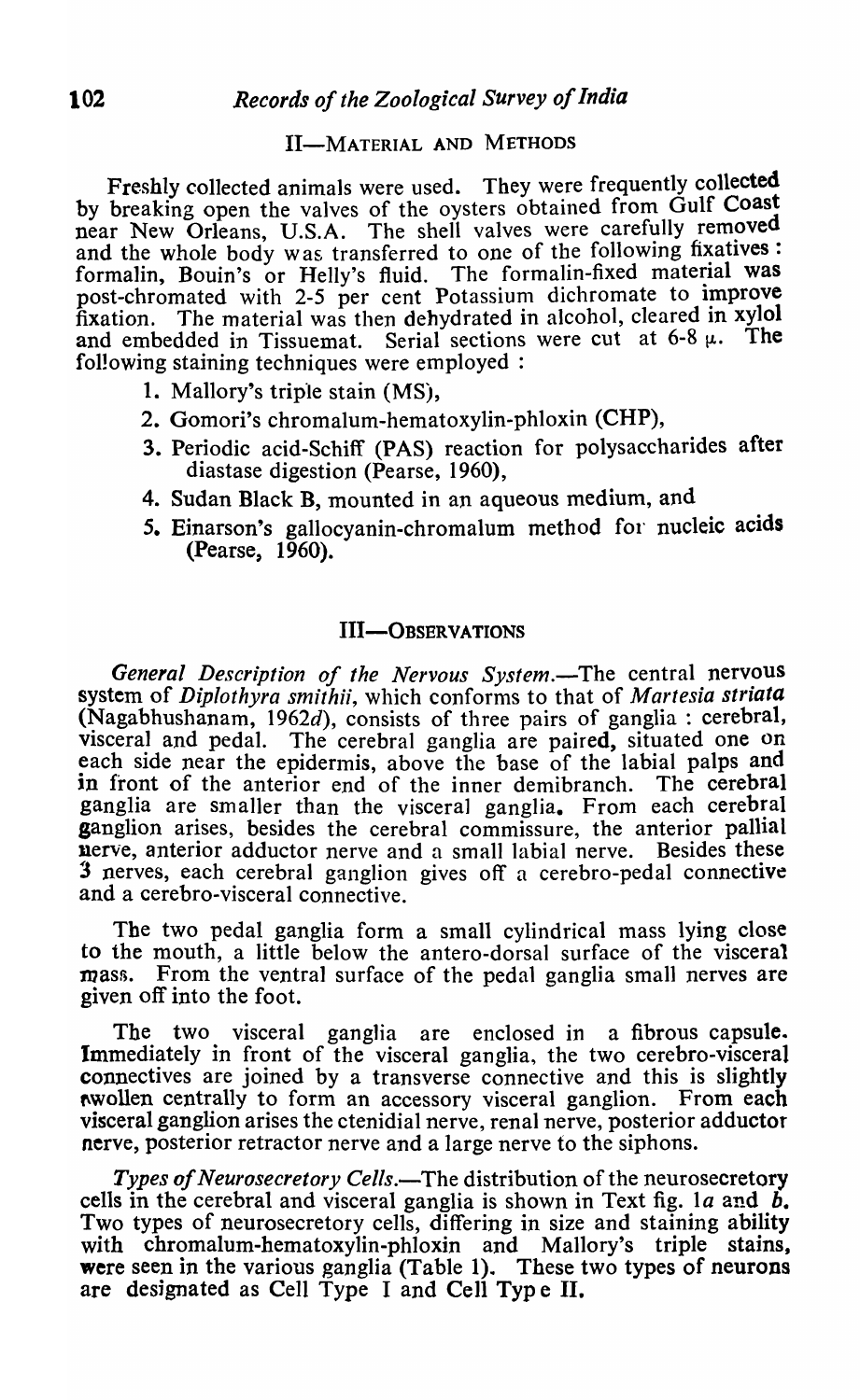### R. NAGABHUSHANAM : *Neurosecretory system of* Diplothyra 103

**Cell Type I.—The cells are somewhat pyriform in shape; the cell** bodies range from 18 to 22  $\mu$  in length and 12 to 15  $\mu$  in width. The nucleus is round or oval measuring 8 to 10  $\mu$  wide; it may be either central or eccentric in position (Text-fig. 1c and d). The nucleus generally contains one large nucleolus but in certain instances two or three nucleoluslike bodies occur inside the nucleus. The secretory material stains red with Mallory's and blue-black with CHP. The granules always appear as very fine particles. Different Type I cells in the same animal are not always filled to the same extent with neurosecretory granules. For example. in several cerebral or visceral ganglia of some pholads, Type 1 cells which were packed with neurosecretory granules were found adjacent to cells which contained only a small number of granules. It is not improbable that this appearance is correlated with different phases of secretory activity. Vacuoles are generally absent. In certain cells the secretory material could be seen in the axons. This cell type is represented in all the ganglia.

### TABLE I.—Characteristics of cells present in the central nervous system of Diplothyra smithii

|                                               | Description                           |                      | Type I                                                       | Type II              |
|-----------------------------------------------|---------------------------------------|----------------------|--------------------------------------------------------------|----------------------|
| Shape of the cell body                        |                                       | $\ddot{\phantom{a}}$ | Pyritorm                                                     | Oval                 |
| Size of the cell body<br>$\ddot{\phantom{a}}$ | $\ddot{\phantom{a}}$<br>$\sim$ $\sim$ | $\ddot{\phantom{a}}$ | $18 - 12\mu$<br>$\ddot{\phantom{a}}$<br>$\ddot{\phantom{a}}$ | $\ldots$ 12-18 $\mu$ |
| Staining reaction:                            |                                       |                      |                                                              |                      |
| Mallory's stain<br>$\ddot{\phantom{a}}$       |                                       |                      | Red<br>$\ddot{\phantom{a}}$                                  | $\cdot$ , Finkish    |
| Gomori's technique                            | $\ddot{\phantom{a}}$                  |                      | <b>Blue-Black</b>                                            | Gray                 |
| Vacuoles<br>$\ddot{\phantom{a}}$              | $\ddot{\bullet}$                      | $\bullet$            | Absent                                                       | Abundant             |

*Cell Type II.*-These cells are smaller than the Type I Cells and restricted to the cerebral and visceral ganglia. The cell body is somewhat oval in shape, measuring 12-18  $\mu$  in diameter. Their nuclei are similar to those of Type I Cells and the fine granules in the cytoplasm stain pinkish with Mallory'S and gray with CHP. In certain cells the neurosecretory granules are particularly concentrated around the nucleus. The vacuolisation of these cells is very striking ; the vacuoles do not possess a characteristic shape (Text-fig. Ie and *f).* Occasionaily very fine particles are observed in the vacuoles. Just as in Type I Cells the secretory material leaves the perikaryon by way of the axons.

*Observations on the living Type* I *Neurosecretory Cells.-Under* the phase contrast microscope, the granules appeared as dark masses filling the cytoplasm. The nucleus is transparent with low refractive index. The nucleus is transparent with low refractive index. The nuclear membrane is distinctly visible. Towards the periphery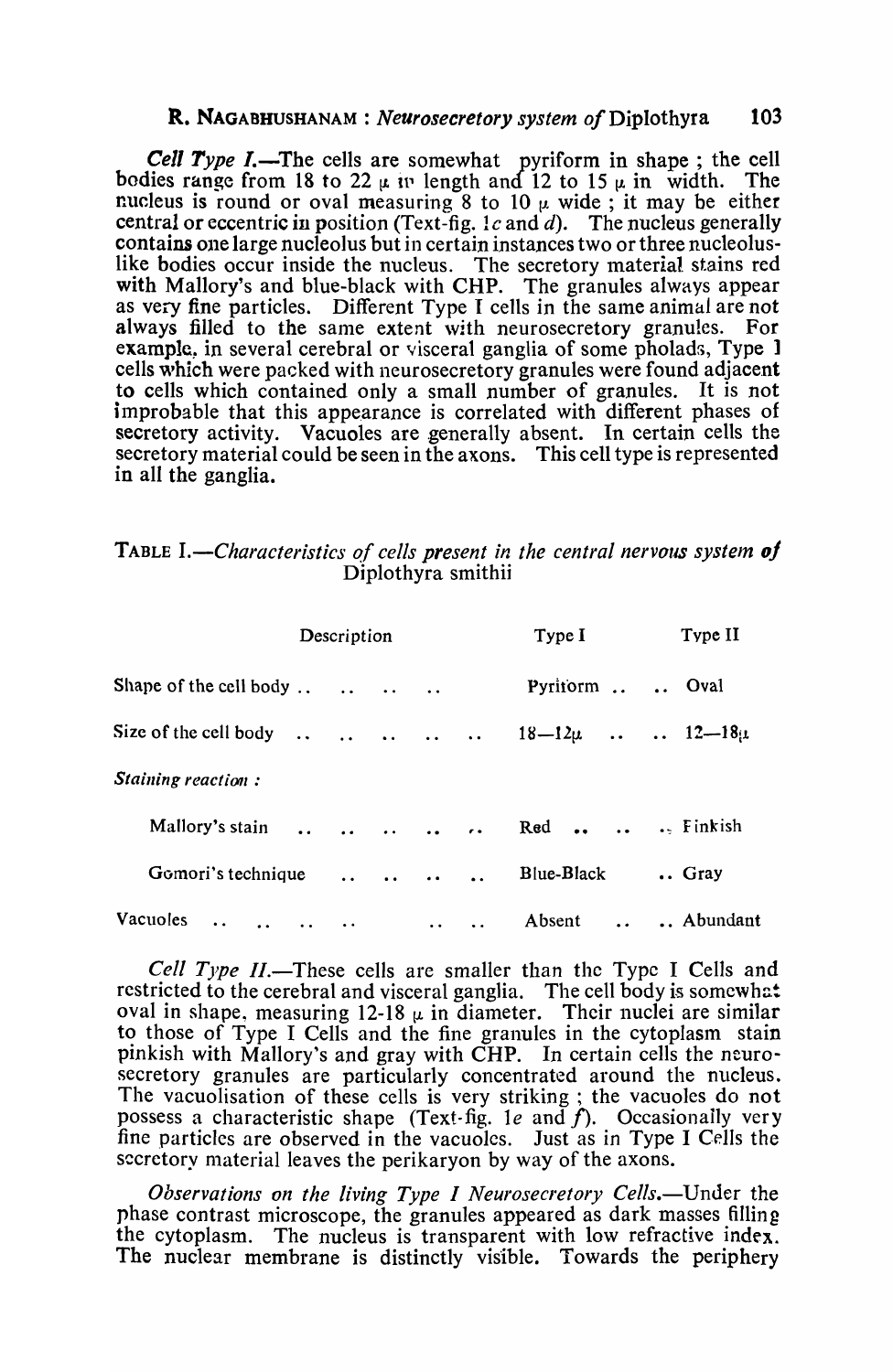of the cell, the granules showed Brownian movements. Inside the cytoplasm small spheroids of different sizes are visible besides the granules  $(Text{-}fig. 1g)$ .



TEXT-FIG. 1.—Cerebral and visceral ganglion of Diplothyra smithii Tryon, showing the distribution and location of neurosecretory cells.

(a) Cerebral ganglion, showing the distr ibution of the neurosecretory cells. (b) Visceral ganglion, showing the location of the neurosecretory cells. (c) and (d) Type I neurosecretory cells in the cerebral ganglion. (e) and (f) Type II neurosecretory cells in the visceral ganglion. (g) Living Type I neurosecretory cells showing the spheroids.

NOTE.-Dots represent Type I cells Circles represent Type II cells GR granules; N., Nucleolus; VA., Vacuole.

*Cytochemistry of Type I Neurosecretory cells.*-Type I neurosecretory material was poorly preserved by alcoholic fixatives. This loss of granules was appreciably prevented by post-fixing in 10 per cent formalin after initial fixation in 80 per cent ethanol prior to paraffin embedding. This loss of secretory material appears to be due to the solvent action of alcohol. Careful examination of Helly's fixed adjacent paraffin sections of the ganglia, one series stained with Mallory's and the other with Sudan Black B, revealed that the Type I neurosecretory material is strongly sudanophilic. The secretory material gave positive test with  $\overline{PAS}$ after digestion with diastase. In sections fixed in Bouin's fluid and stained with gallocynnin-chromalum the cytoplasm of the neurosecretory cells showed blue colouration indicating a concentration of RNA.

# IV-DISCUSSION

Among the molluscs several observations have been made concerning the neurosecretory cells of gastropods, but rather few about the central neruous system of other groups. In gastropods, the presence of neuro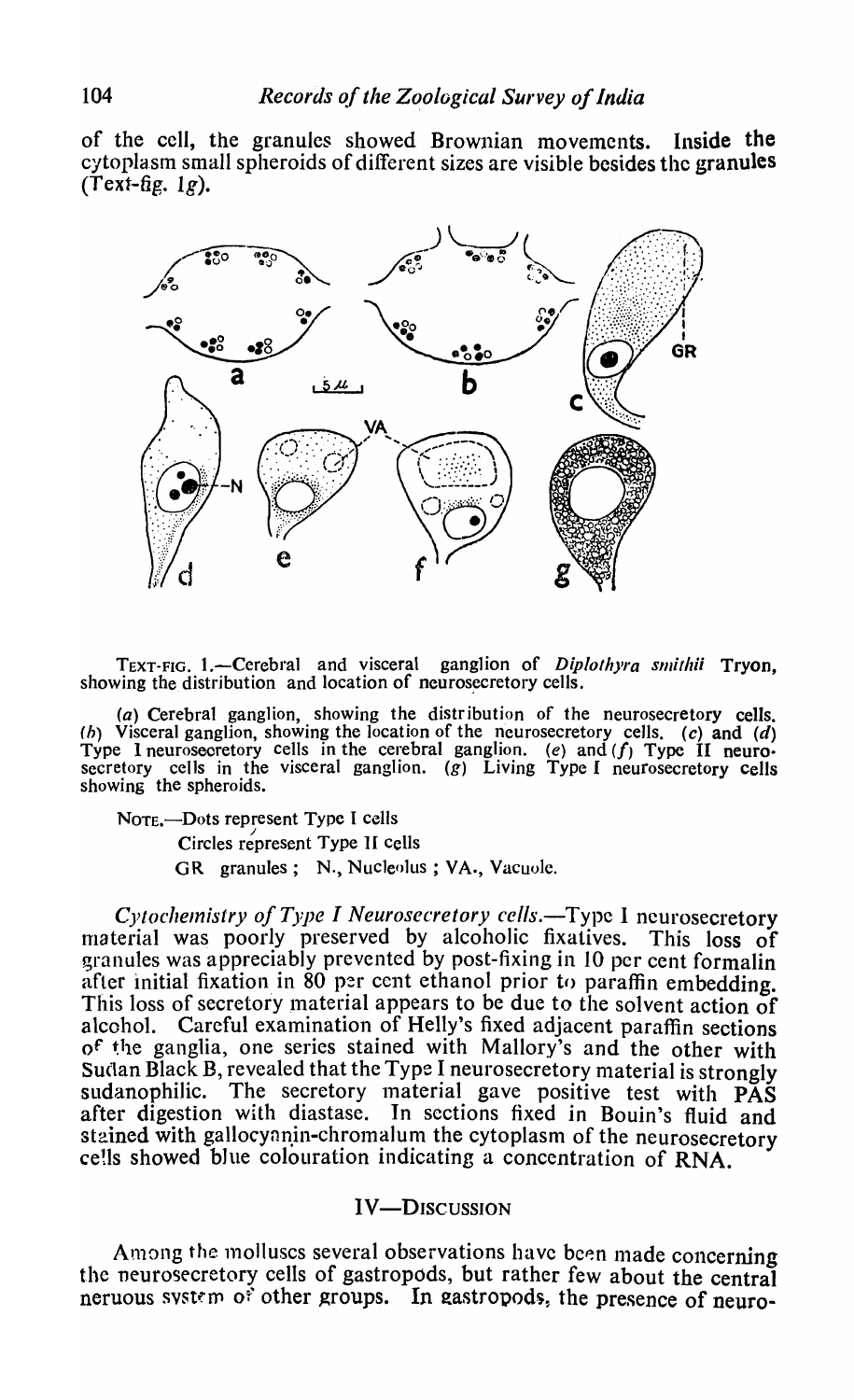secretory cells in different ganglia was reported by Gabe (1953a, b). Lever (1957) distinguished 5 cell types in the pulmonate, *Ferrissia* sp. while Krause (1960) observed only 2 types of cells in *Helix.* Among, the lamellibranchs, Gabe (1955) observed only one cell type in the cerebral and visceral ganglia of 20 species. Lubet (1955) also described one cell type in the cerebral and visceral ganglia of *Mytilus* and *Chlamys*. Both these investigators failed to notice any secretory neurons in the pedal ganglia. Later, Fahrmann (1961) in *Unio* and Nagabhushanam *(1962a, h,* c) in *Crassostrea., Spisula* and *Bankia* reported two types of neurosecretory cells present in all the ganglia.

In the present investigation, two neurosecretory cell types were found in the central nervous system of *Diplothyra smithii* and they were designated as Type I and Type II Cells. The most exact resemblance is between the cells which are here described as Type I and those designated as grana II by Fahrmann (1961) in *Unio,* the pyriform-shaped cells of *Teredo* (Gabe and Rancurel, 1958) and to the Type I Cells in *Crassostrea* and *Bankia* (Nagabhushanam, *1962a, c).* Grana I qescribed by Fahrmann (1961) in *Unio* and Cell Type II of *Crassostrea, Spisula*  and *Bankia* (Nagabhushanam, 1962a, b, c) agree very closely with Type II Cells of *Diplothyra.* 

Concerning the distribution of the neurosecretory cells, Type I cells are found in all the ganglia while Cell Type II is observed only in the cerebral and visceral ganglia. Similar observations were made by Nagabhushanam *(1962a,* b, c) in *Crassostrea, Spisula* and *Bankia.*  From a study of the histological sections, various authors (Scharrer, 1965, Lever, 1957; Nagabhushanam, 1962a, b, c) concluded that the neurosecretory material is transported along the axons. The observations in *Diplothyra* support this view, the secretory material being traced along the axons.

Cytochemical observations on the Type I Cells reveal that the cytoplasm of the neurosecretory material contains a high concentration of RNA and the positive tests for PAS and lipid seem to be due to the presence of glycolipid. This is in agreement with the observations of Nagabhushanam *(1962a)* in *Crassostrea*. Fahrmann (1961) also obtained a strong positive test for lipids in the neurosecretory material of *Uilio.* 

### V-SUMMARY

1. A detailed morphological description of the neurosecretory cells in the pholad, *Diplothyra smithii*, is given. The general anatomy of its central nervous system conforms to that of *Martesia striata*.

2. On the basis of size and staining properties, two types of neurosecretory cells are distinguished which are characterized as follows: *Type I:* pyriform-shaped cells, measuring 18 to 22  $\mu$  in length and 12 to 15  $\mu$  in width; the secretory material stains red with Mallory's stain and blue-black with Gomori's technique. *Type II:* oval cell, measuring 12 to 18  $\mu$  in diameter and the granules stain pinkish with Mallory's and gray with Gomori's stain; vacuoles are abundant.

3. The secretory material in both the cell types is transported through the axons.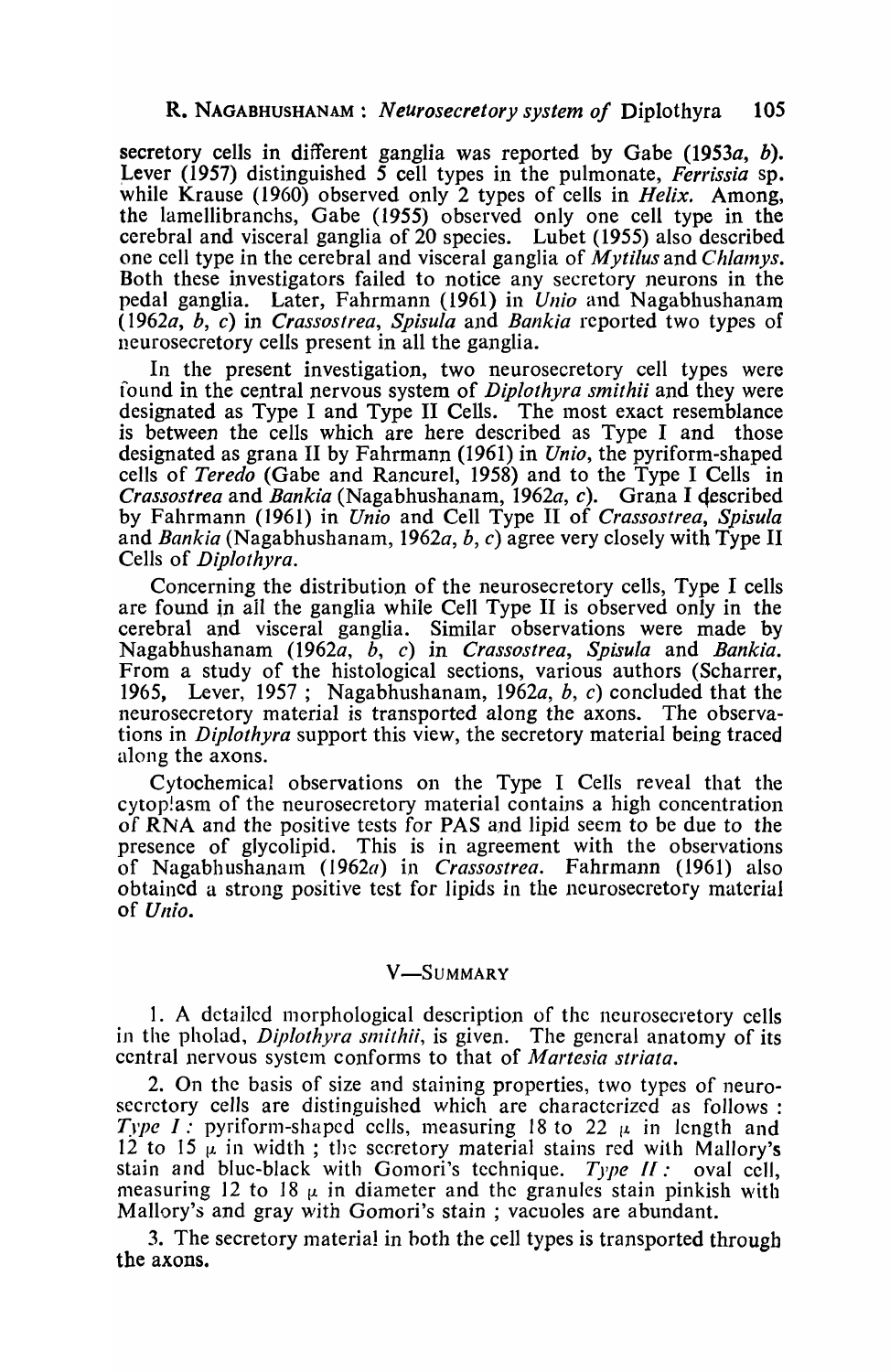4. The cytoplasm of the Type I neurosecretory cells contains a high concentration of RNA. A positive test for PAS and lipid seems to indicate that the secretory material probably contains glycolipid.

### **VI-REFERENCES**

- FÄHRMANN, W. 1961. Licht- und electronenmikroskopische untersuchungen des nervensystems von *Unio tumidus* (Philipsson)<br>unter besondeter berücksichtigung der neurosekretion.—Z. unter besondeler berücksichtigung *Zel/forsch.,* Berlin, 54, pp. 689-716.
- GABE. M. 1953a. Particularites morphologiques des cellules neurosecretrices chez quelques Prosobranches monotocardes.-C. R. *Acad. Sci.*, Paris, 236, pp. 323-325.
- GABE, M. 1953*b*. Particularités histologiques des cellules neurosécrétrices chez quelques Gasteropodes opisthobranches.—*Ibid*.,236, pp. 2166-2168.
- GABE, M. 1955. Particularites histologiques des cellules neurosecretrices ch<sup>2</sup>z quelques Lamellibranches.—*Ibid.*, 240, pp. 1810-1812.
- GABE, M. & RANCUREL, P. 1958, Caracteres histologiques des cellules neurosecretrices chez quelques *Teredo*. *-Bull. Inst. franc*, *Afr. noire,* Paris., 20, pp. 73-79.
- GOMORI, G. 1941. Ovservations with differential strains on human islets of Langerhans. $-A$ mer. J. Path., Boston, 17, pp. 395-406.
- KRAUSE, E. 1960. Untersuchungen über die neurosekretion im schlundring von *Helix pomatia L.-Z. Zellforsch.*, Berlin, 51, pp. 748-776.
- LEVER, J. 1957. Some remarks on neurosecretory phenomena in *ferrissia* sp. (Gastropoda, Pulmonata).-Proc. Kon. Ned. Ak. *Wtensch.* Ser. C, 60, pp. 510-522.
- LUBE r, P. 1955. Cycle neurosécrétoirc de *Chlamys varia* et Mytilus edu*lis* (Mollusques, lamelibranches).--C.R. *Acad. Sci.*, Paris, 241, pp. 119-121.
- LUBET, P. 1956. Effects de l'ablation des centres nerveux sur l'émission des gametes chez *Mytilus edulis* Let *Chlanys varia L.-Ann. Sci. nat. (Zool.),* Paris, (II) 18, pp. 175-183.
- NAGABHUSHANAM, R. 1962a. Neurosccretion in the oyster, *Crassostrea virginica.-Anter. Zoo/.,* 2 (3), p. 433.
- NAGABHUSHANAM, R.1962b. The histology of the neurosecretory system of the clam, Spisula solidissima.-*lbid.*, 2 (4), p. 543.
- NAGABHUSHANAM, R. 1962c. On the neurosecretory system in the wood boring mollusc, Bankia (Bankiella) gouldi.-Proc. 2nd All India *Cong. Zool. (Varanasi),* 17 (Abst).
- NAGABHUSHANAM, R. 1962d. The anatomy and histology of the wood boring mollusc, Martesia striata.-Ibid., 18-19 (Abst).